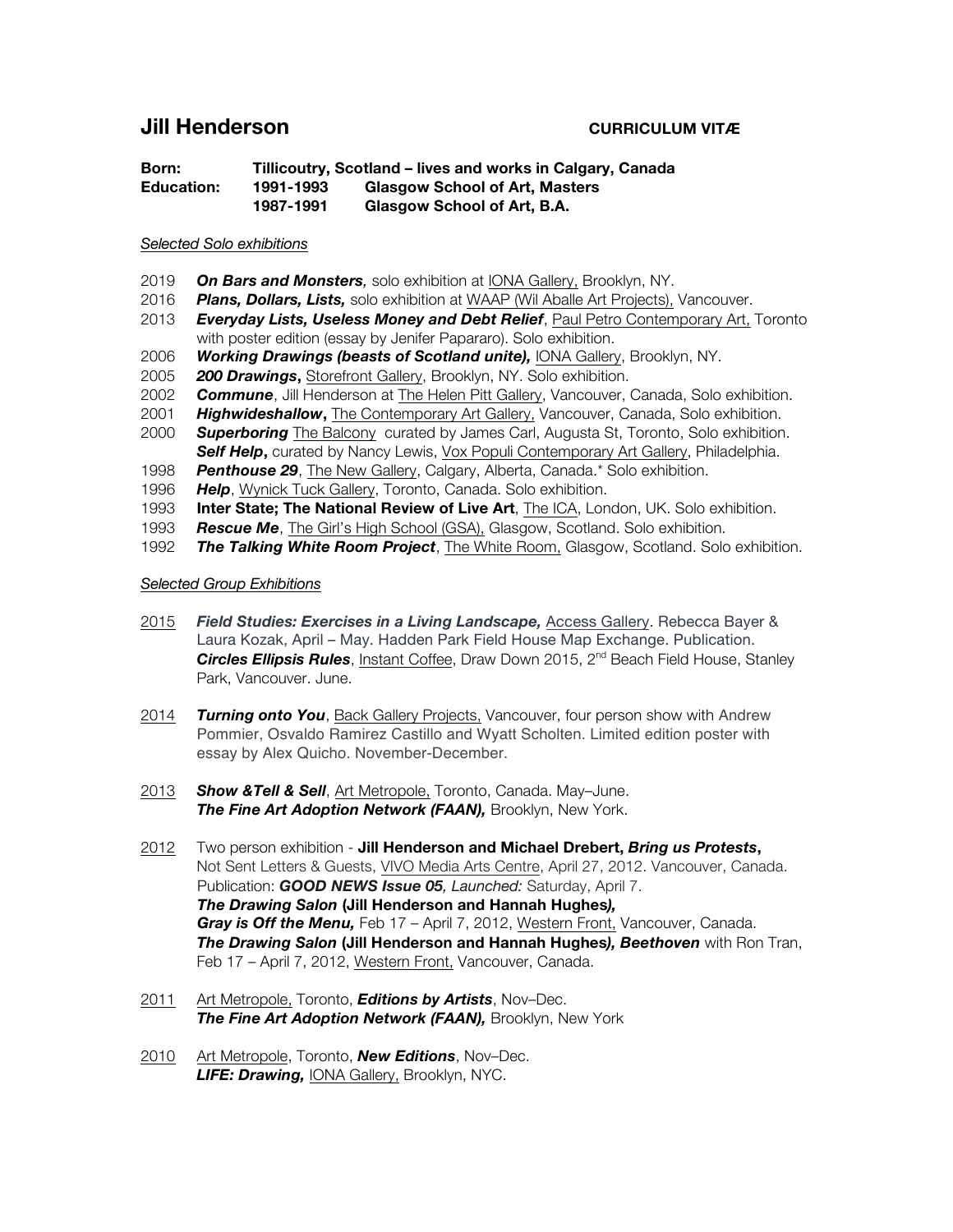- 2009 *White Hot*, curated by Kelly Lycan, September 12 October 10, Gallery TPW, Toronto. **Bright Future** collaboration with Instant Coffee, VIVO Media Arts Centre, City of Vancouver and Transport Canada, Vancouver, Jan 17 – March 29, 2009. **Wish you were here,** Katharine Mulherin Contemporary Art Projects, Toronto, Jan 8 to March 29, 2009.
- 2008 *Cash is King but your Love Rules***,** Art Metropole, Toronto. Nov Dec *XX 20th Art Auction*, Contemporary Art Gallery, Vancouver, Canada, October 4. **The Super Thing: A DEVO inspired Art Event**, 3<sup>rd</sup> Ward Gallery, Brooklyn, New York, March 10 – June 1, 2008. Artists Talk and panel discussion, May 23, 2008. *ABC with love (too cool for school),* Commissioned by Art Metropole, exhibited at Art Metropole, Feb 2008. Exhibition and limited edition print boxed set. *The Fine Art Adoption Network (FAAN),* Pocket Utopia Gallery, Brooklyn, New York, January, 2008
- 2007 *DONKY@NINJA@WITCH* collaboration with FASTWÜRMS, AGYU, North York, Ontario. *The Price of Everything… Perspectives on the Art Market***,** The Whitney Museum of American Art, The Whitney Independent Study Program, New York City, May – June. **Lower Manhattan Cultural Council**, Silent Auction, 7 World Trade Center, NYC *Drawings and things***,** IONA Gallery, Williamsburg, Brooklyn, NYC. *Night of 1,000 drawings*, Artists Space, Soho, NYC.
- 2006 *Storefront: Artist Multiples from the Library Collection***,** National Gallery of Canada Library and Archives, Ottawa, Canada. December 2006. *Art for hope, food for thought***,** fundraiser for fistula foundation, NYC, Nov. *BLOOD CLOCK, TAAFI (Toronto Alternative Art Fair International)* collaboration with Canadian artists FASTWURMS, Nov 10 – 12. www.taafi.org, Toronto. *The Peekskill Project 2006***,** public art show in the town of Peekskill, NY, in collaboration with The Hudson Valley Center for Contemporary Art. USA. **Stellar Living 2006**, Mercer Union Gallery, survey exhibition, featuring Canada's leading artists, designers and architects, Toronto.
- 2005 *Night of 1,000 drawings*, Artists Space, Soho, NYC. *The Art Metropole files*, The National Gallery of Canada, Ottawa. *New Drawing / New Painting***,** IONA Gallery, Brooklyn, NYC.
- 2004 *Mercer Living 4…Better Living*, Artists, Designers and Architects to share their visions of contemporary urban style, Mercer Union Contemporary Art Centre, Toronto. **The Peekskill Project**, A site specific public art project in the town of Peekskill NY, in collaboration with The Hudson Valley Center for Contemporary Art. *Store-a-front***,** The Lab Gallery, Lexington Ave, NYC, curated by Alison Levy.

2003 *Blood and Swash 3* **with FASTWÜRMS,** The Americas Society and Parlour Projects, Brooklyn, NYC. **Stencils just seemed like the right thing to do**, The Americas Society and Printed Matter, collaboration with Instant Coffee, NYC. *Alchemy and Mysticism 2*, The Americas Society, collaboration with Instant Coffee Artist Group and Momenta Art Gallery, painting group show. NYC. *Blood and Swash* **with FASTWÜRMS,** Manif d'Art 2, Manifestation Internationale D'Arte De Quebec, curated by Bernard Lamarche, Quebec, Canada. *What are you growing in your garden?* curated by Tracy Nakayama, ATM Gallery, East Village, NYC.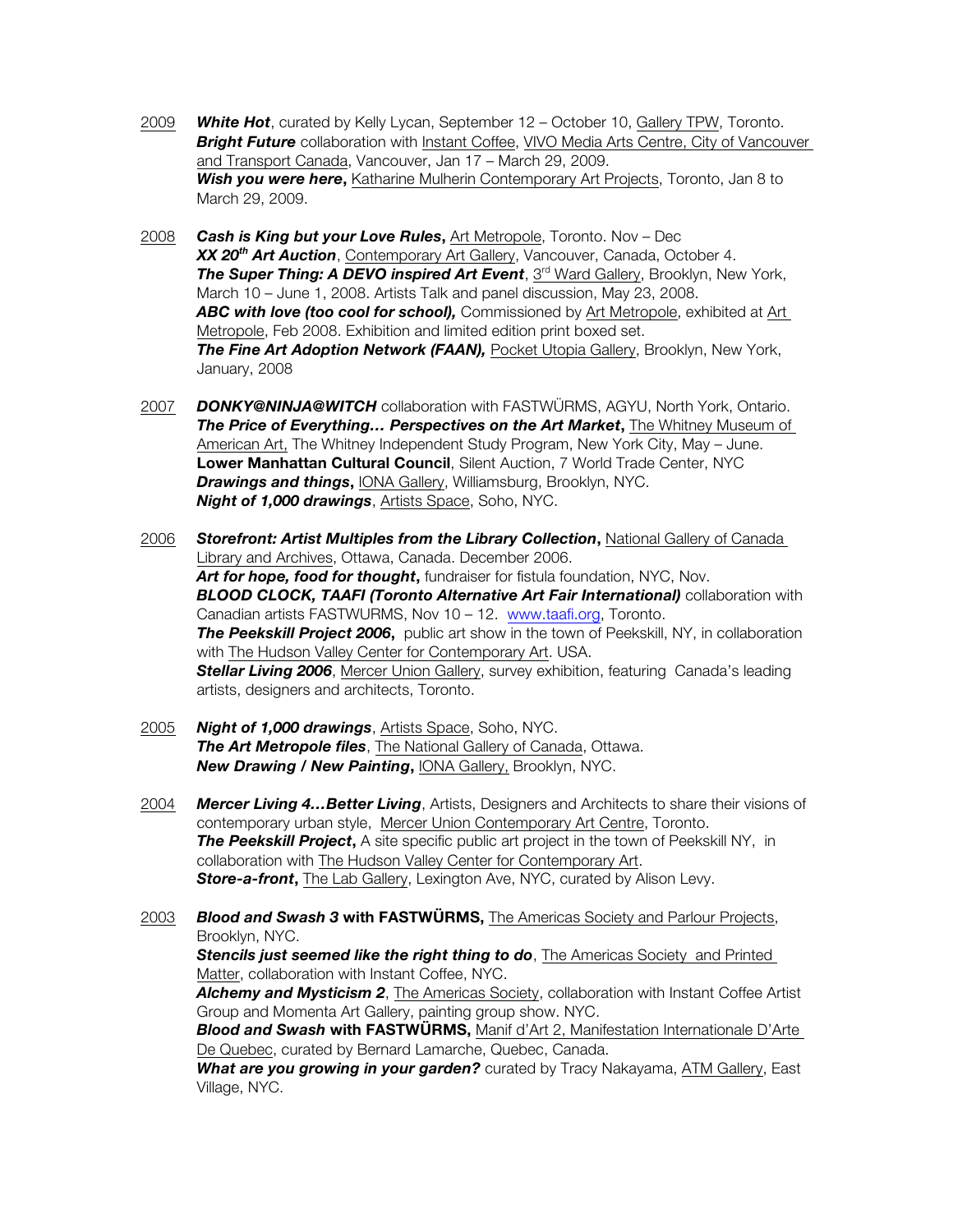2002 *Made up: What is human?,* curated by Alison Levy, @ Aquatic Creations, Williamsburg, NYC.

*Mercer Living***,** Mercer Union a centre for contemporary art, Toronto, Canada. *Blood and Swash* with FASTW**Ü**RMS, Zsa Zsa Gallery, Toronto.

*Brewster Artists' Project,* A weekend indoor and outdoor art event at Brewster Village, just North of New York City, my project curated by Joseph Wolin, July 27th and 28th. www.brewsterproject.com

**Suggestive Line** curated by Lee Plested and Scott Watson at the Morris and Belkin Art Gallery, The University of British Columbia, Vancouver, Canada.

*Contemporary Artists Coloring Book*, a coloring book published by NYC Public Schools, other artists: Sol LeWitt, Bruce Nauman, Martin Kippenburger, etc. An exhibition of the drawings was shown at Clifford Smith Gallery, Boston.

**Scottish Evening,** with Martin Fengel, *lothringer 13 Gallery*, Munich, Germany. Jan 25th, Robert Burns Night.

- 2001 *Young Guns 3,* The Art Directors Club, New York City.\* Art and Money, YYZ artists outlet, Toronto, Canada, publishing project.\* Artist Project "The Art Gallery of Ontario, Better Use Project (Floor Plans)". **Orange Marble**, curated by Manray Hsu, Wha-shang Art District, Taipei, Taiwan, International exhibition with Taiwan and Canada. **The Miniature Show** an instant coffee project, Present Tense Contemporary Project series, The Art Gallery of Ontario, Toronto, Canada.
- 2000 *Greater New York***,** PS1 Contemporary Art Center and MOMA, New York City, USA. *FOXY*, curated by Omar lopez Chaoud @ the Mark Pasek Gallery, The Lower East Side of Manhattan, NYC. **Informal Ideas:00.3 (PLAY)** inaugural group exhibition at Wynick Tuck Gallery **The Whorehouse** curated by Jin han Ko The Workplace, Toronto.

**The Anti-loft Collective**, Toronto, April see www,antiloft.org

- 1999 *Museum Magogo***,** Glasgow Independent Project Space, Glasgow, Scotland, Touring to PB Gallery, Swinburne University, Melbourne, Australia in April 2000. Curated by Graham Ramsay and John Beagles. *XXYYZ* YYZ Artists Outlet, Toronto, Canada, Oct 27th, Anniversary show. **Intimations**, curated by Jessica Wyman, Angell Gallery, Toronto. **Shop**, Hales Gallery, London, UK, April. *Semi-Casual*, organised by Michael Buckland, Brasilica, Vienna, Austria, March.
- 1998 *Hardline* Catalyst Arts, Belfast, Northern Ireland. *WOP* (works on paper) organised by Jimi Dams, Angelus Novus, Antwerp, Belgium, **Smell you later** organised by Michael Buckland, Double Pleasure, NYC. *Ground,* Catalyst Arts, Belfast, Northern Ireland. **Polishing the Jewel,** curated by Michael Buckland at 57 Hope, Brooklyn, NYC. *Let's talk about art* Art Gallery of Ontario , Toronto, Canada.
- 1997 **One less than nine**, curated by Michael Buckland at Proposition Gallery, Belfast. *Labels, Display and Hired Help***,** SAW Gallery, Ottawa, Canada. *Truly Super Supastore, curated by Kirsty Ogg and Sarah Stanton, London, UK.* **Six Pack**, 6 person show at the top of the CN Tower, Toronto, Canada. **iloveyou@forestcity,** 2 person show, Forest City Gallery, London, Canada *Appetizer***,** Free Parking, Toronto, Canada, \* **ARCO**, Art Fair with Wynick Tuck Gallery, Madrid, Spain.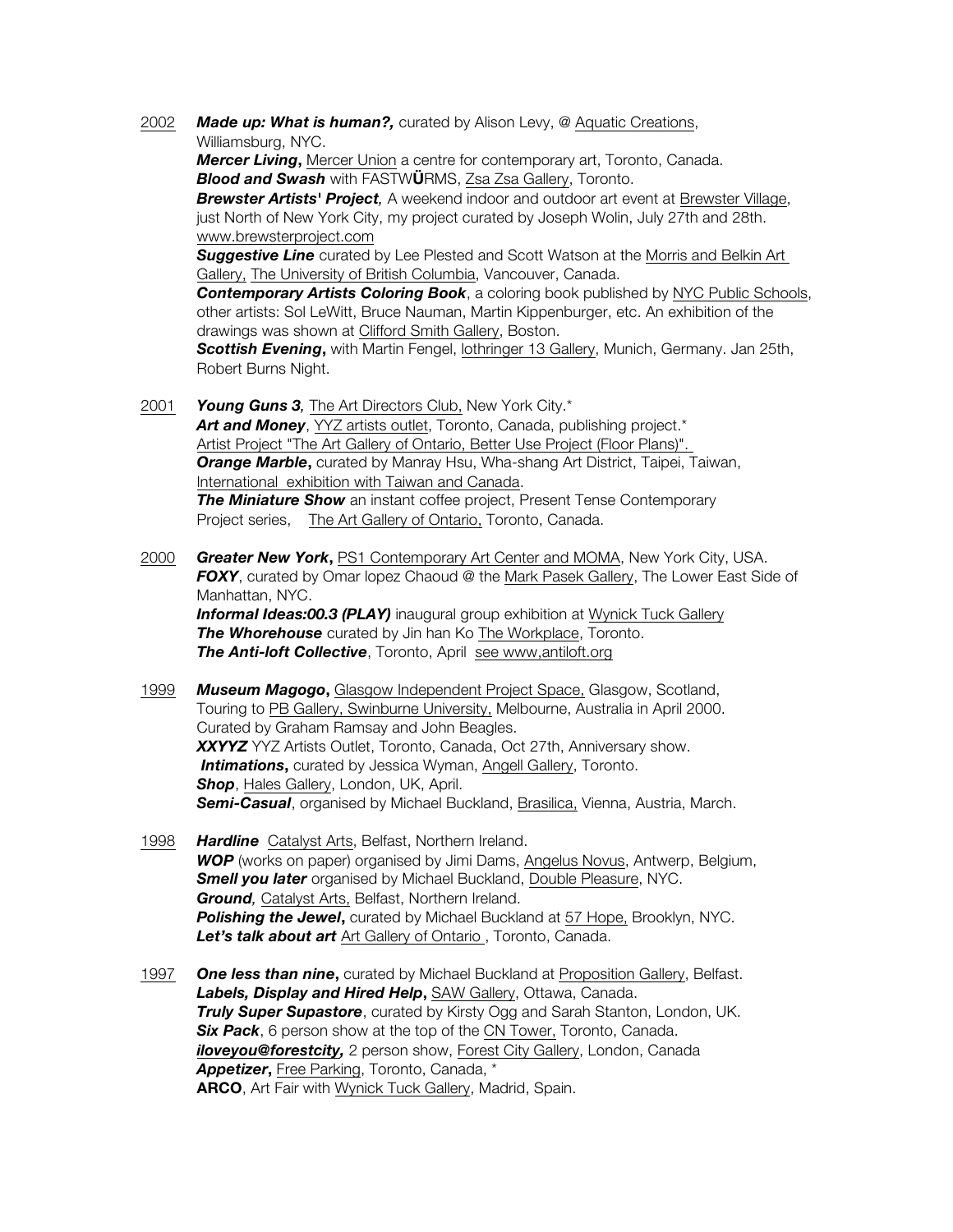- 1996 *Art Metropole's Dirty Little Secret*, Art Metropole, Toronto, Canada. *Waiting for something to happen*, a slideworks show in cinemas, Canada. *The Middle Show*, Wynick Tuck Gallery, Toronto, Canada. *Limousine*, Free Parking, Toronto, Canada.\* Art for People, Transmission Gallery, Glasgow, Scotland. *Happy World*, Free Parking, Toronto, Canada.\* *List*, Wynick Tuck Gallery, Toronto, Canada.
- 1995 *Forget Brown Spot , Save The World*, Transmission Gallery, Glasgow,\* *30 seconds + Title*, The Art Gallery of Ontario, Toronto, Canada. **Fairytale in the Supermarket, Scotland Street Museum, Fotofeis** International Photography festival, Glasgow, Scotland. *DYS*, YYZ artists outlet, Toronto, Canada.**\*** *Burning down the house*, Forest City Gallery, London, Canada. *Beauty #2*,The Power Plant, Toronto, Canada.**\*** *White Lily presents...Brown Spot*, Mercer Union, Toronto, Canada.**\***
- 1994 *Ung Skotsk Kunst***,** Overgaden Gallery, Copenhagen, Denmark.**\***
- 1993 **Tramway Billboard Project**, commission by Tramway Performance and Visual Arts centre, Glasgow, Scotland.
- 1992 *Interim 92*, Glasgow School Of Art, Glasgow, Scotland. **Salon Glasgow, The CCA, Glasgow, Scotland.** *Contact: 552 4813***,** Transmission Gallery, Glasgow, Scotland.

Catalogues \* = Catalogue available

**"Storefront: Artist Multiples from the Library Collection",** National Gallery of Canada Library and Archives, Ottawa, Canada. December 2006.

**"Young Guns 3"** published by The Art Directors Club, 106 w29th St NY, edited by Laetitia Wolff, www.artdirectorsclub.com 2001.

**"Money, Value, Art"** edited by Sally McKay and Andrew J Paterson, published by YYZ, pages 110 to 115, 2001. Artist project "AGO, Better Use Project".

**"Greater New York"** PS1, NY, USA, March 2000, web site: www.ps1.org

**"Proposition"** Proposition Gallery, Belfast, Northern Ireland, 1999.

**"Penthouse 29"** Jill Henderson (artist bookwork) The New Gallery, Calgary, Alberta, 1998.

**"Free Parking"** The Institute For Optimistic Living, (Jill Henderson, Michael Buckland and Anda Kubis ) 1996 **"Transmissions / Forget Brown Spot.... save the world"** Brown Spot artist group, artist published with

Transmission Gallery, Scotland, 1995.

**"DYS",** YYZ artists outlet, Toronto, 1995.

**"Beauty #2"** The Power Plant, Toronto, 1995.

**"White Lily"** Mercer Union, Project room series, 1995.

**"Ung Skotsk Kunst"** Overgaden, Copenhagen / Breathe Glasgow, artist project, 94.

**"The National Review of Live Art"** The ICA, London, UK, 1993.

#### Bibliography

"Postcard Diaries at 3<sup>*.*</sup> Ward Gallery" by Michael Pilmer, *Mutato Visual*, May 20, 2008.

"Gotham Groove: The Super Thing at 3<sup>.</sup> Ward Gallery" by Meg Duguid, Artillery Magazine, Los Angeles, May 2008.

**"Devo-inspired Art in East Williamsburg"**, *The Village Voice*, New York, May 15, 2008.

**"ABC…With Love"** by Mike Landry, *The Walrus Magazine*, February 22, 2008.

Interview with Jill Henderson and review of the group exhibition and print project ABC with love (too cool for school) organized by Jill Henderson and featuring Jill Henderson.